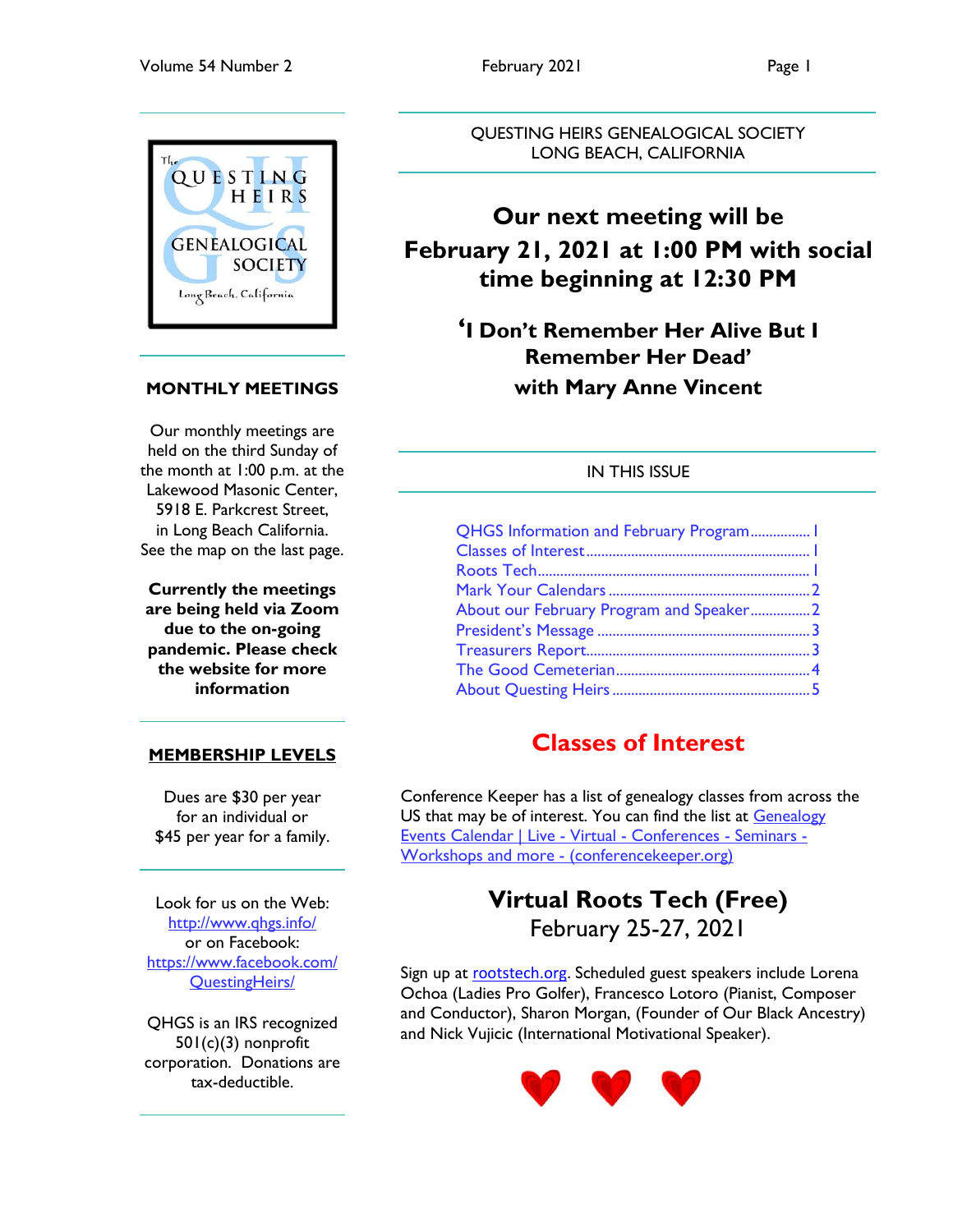# **Mark Your Calendars**

#### <span id="page-1-0"></span>**Family History Library Webinar Schedule for February 2021**

- 2/1/21– Using the FamilySearch Catalog (Beginner)
- **2/2/21– Overview of FamilySearch (Beginner)**
- 2/4/21– The Tired, the Poor, and the Huddled Masses: U.S. Immigration 1820-1954 (Beginner)
- 2/18/21 African American Records and Strategies: Post -1865 (Beginner)

All meetings begin at 9 AM PST. Please visit [http://familysearch.org/locations/library\\_class\\_schedue](http://familysearch.org/locations/library_class_schedue) to sign up for the class of your choice.

# **February Speaker**



For most of her adult life Mary Anne Vincent has been an educator in a variety of settings: public and parochial schools, incarcerated youth, charter school students and students who are home schooled.

Mary Anne has served on the Board of Directors for the Corona Genealogical Society and the California State Genealogical Alliance. She is also the proofreader for newsletters of the Corona society and the Delaware Genealogical Society. In the past few years, using a selfpublishing company, she has published three family histories on her father's side, one on her mother's side, and a volume of transcribed letters her maternal grandfather received during

his time in the Spanish-American War. An anthology of works by and about her great-great grandfather Francis Vincent will be published in late February.

"There have been as many plagues as wars in history; yet plagues and wars always take people by surprise." Albert Camus, *The Plague*

In the past hundred years there have been quite a number of epidemics and pandemics: flu, polio, Legionnaires, AIDS, Ebola, and Zika among them. But the worst was the flu pandemic of 1918 which killed more people than World War I. We will look at its history in the United States and the world, as well as its impact on our society.

Some reference materials currently available at the Long Beach Library:

Brown, Jeremy, *Influenza: The hundred year hunt to cure the deadliest disease in history* Davis, Kenneth, *More deadly than war: the hidden history of the Spanish flu* Desjardin, Skip, *September 1918: war, plague, and the World Series* Honigsbaum, Mark, *The Pandemic Century* Kolata, Gina, *Flu: the story of the great influenza pandemic of 1918* Marrin, Albert, *Very, very, very dreadful: the influenza pandemic of 1918* Spinney, Laura, *Pale Rider: the Spanish flu of 1918 and how it changed the world*

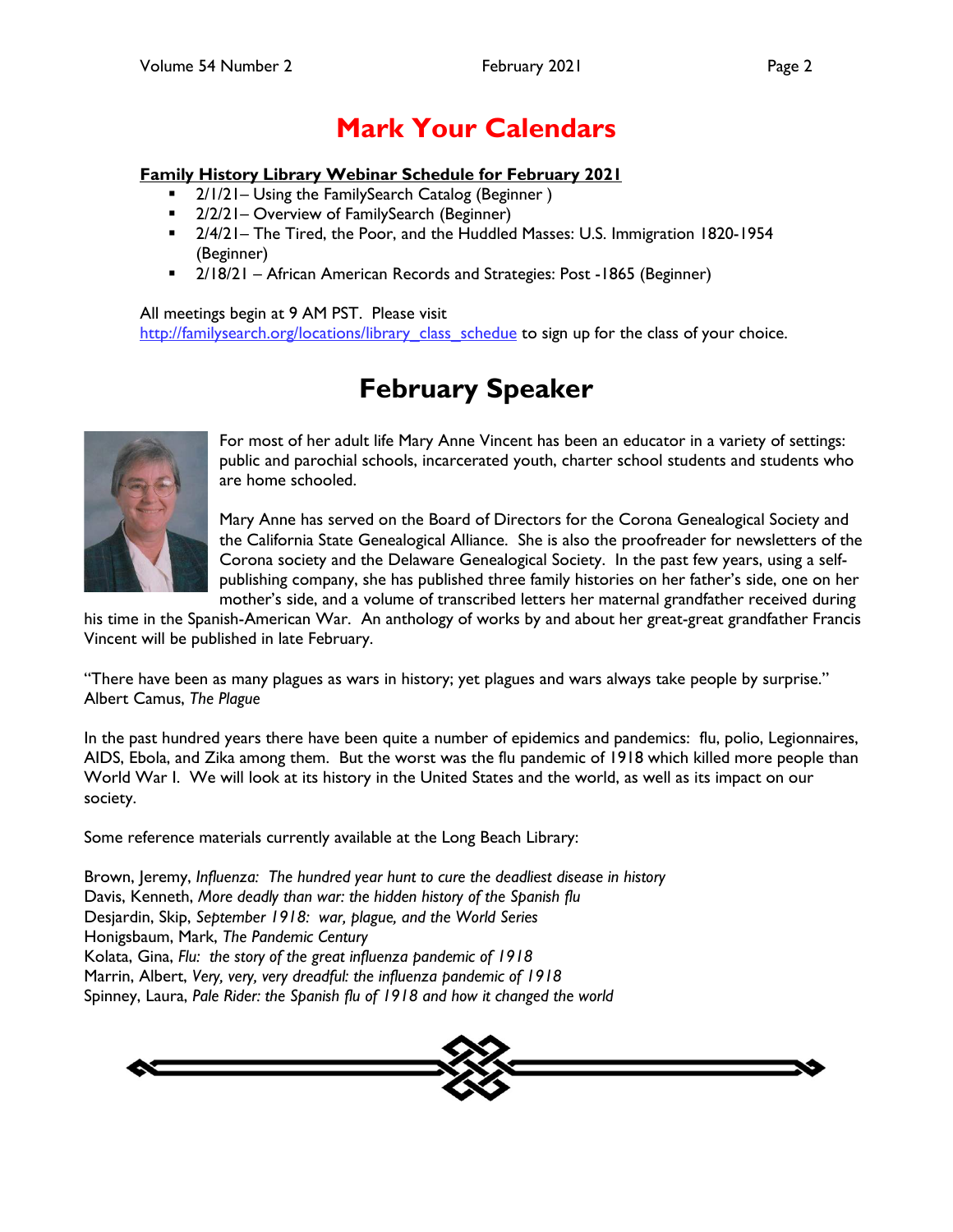<span id="page-2-0"></span>

# **QHGS President's Message**

Come join us this month on Zoom to hear about the 1918 Pandemic. I heard this presentation at another society meeting last month and it was fantastic!

A big thank you to our members who have renewed their membership. We recently changed our membership year to January thru December. If you happened to renew in the last few months of 2020, then you are good thru December 2021.

A special thanks to members who have added a donation with their membership renewal. It is very much appreciated.

Things to do while we are staying at home:

- 1) Sign up for a webinar (most are free) from the lists in this newsletter
- 2) Sign up for Roots Tech to be held online for FREE at the end of February
- 3) Watch free videos on You Tube related to genealogy, DNA and other genealogy related topics
- 4) Volunteer to index records at www.familysearch.org
- 5) Volunteer to research at www.unclaimedpersons.org

This is the time for a lot of free education about genealogy and/or DNA and a time to give back by volunteering.

If you have any questions, concerns, ideas or suggestions, please let me know. You can find my contact information in the member directory.

Christina "Tina" McKillip

## **Treasurer's Report**

By Bob Prager (October – December 2020)

Income: \$115.05 Expenses: \$1024.85 F&M Checking Balance: \$2,633.09 Fidelity Balance: \$21,499.93

At the January 2021 meeting there were 24 members and 2 visitors who attended via Zoom.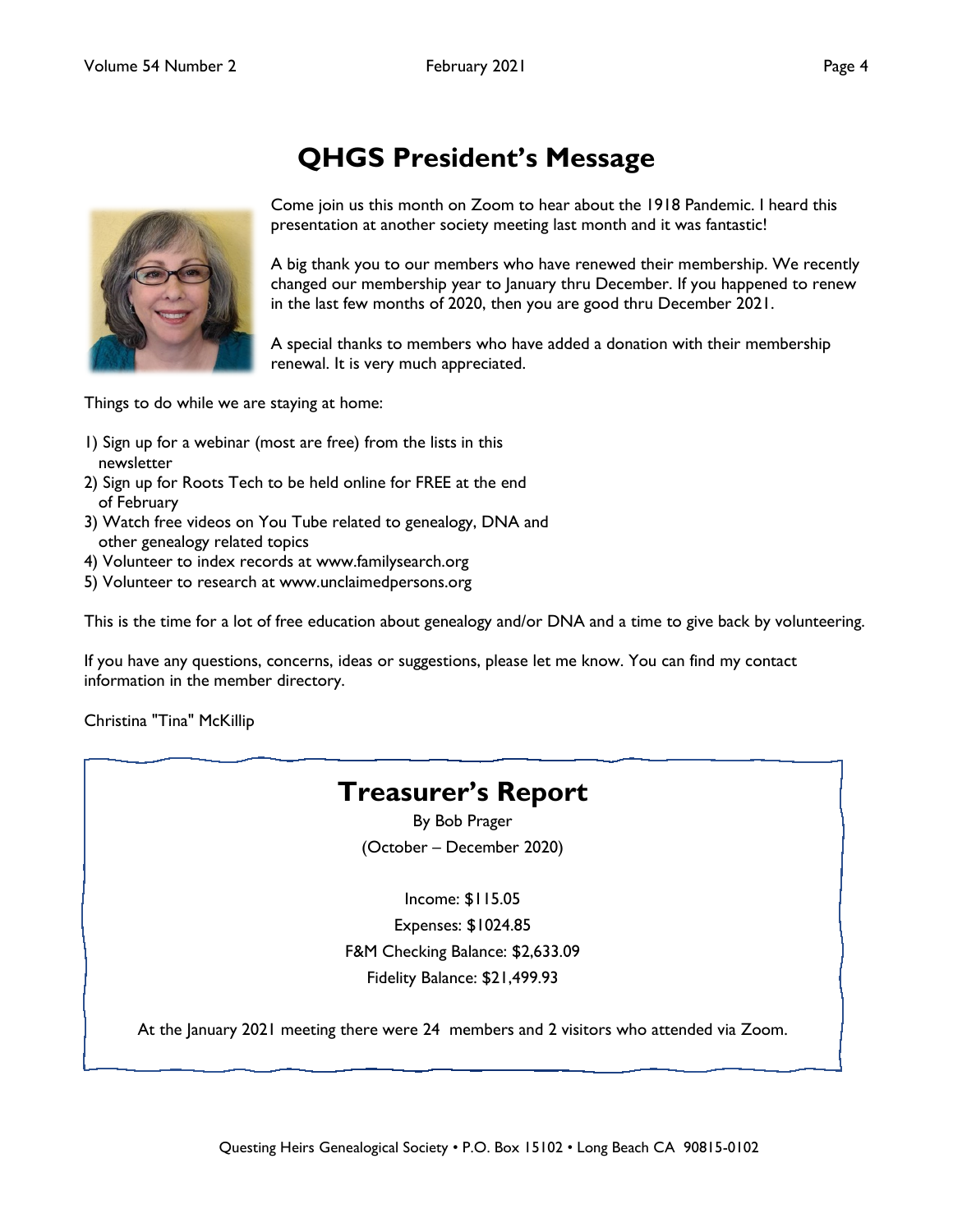# <span id="page-3-0"></span>The Good Cemeterian

It all began when in 2015 Andrew Lumish stumbled upon an old and historic cemetery in Downtown Tampa, Florida and he realized that the final resting places for many of our courageous Veterans were long forgotten.

Andrew enjoys a love of photography and he started his cemetery restoration journey through documenting the beauty and rich history within the walls of outdoor cathedrals through his thought provoking imagery.

Initially intrigued by the unique artistry of the old and weathered monuments, he was moved and motivated to research the proper restoration techniques and products used at our National cemeteries here in the United States and her territories. After restoring a few monuments he quickly understood that this was a calling and made it his life's goal to continue on this mission which grew to include researching each individual and recalling their life stories.

Most of my genealogy research is centered around the State of Florida, mostly in the Tampa and Key West areas. Imagine to my surprise in November 2018 to find a Facebook page called The Good Cemeterian and finding the grave of a cousin who had died of the Spanish flu in 1918. She had died within days of her mother, my great-grand Aunt Amalia. I found where The Good Cemeterian had cleaned and restored the grave of not only Rosa Valdes but they had also recently cleaned and restored the grave of her mother Amalia Mira de Valdes in January 2021.



Both of these graves above are located within feet of each other at Woodlawn Cemetery in Tampa, FL. On the Facebook page for The Good Cemeterian [\(2\) The Good Cemeterian | Facebook](https://www.facebook.com/TheGoodCemeterian/?ref=page_internal) and their website [The Good](https://www.thegoodcemeterian.org/)  [Cemeterian](https://www.thegoodcemeterian.org/) you will find information on how to clean the headstones and you will also see the different headstones that they have cleaned and restored.

Their Facebook page and their website gives instructions on how to clean these fragile grave stones and what they use. I recommend you take a look at either site. You will not be disappointed.

Cheryl Simmons